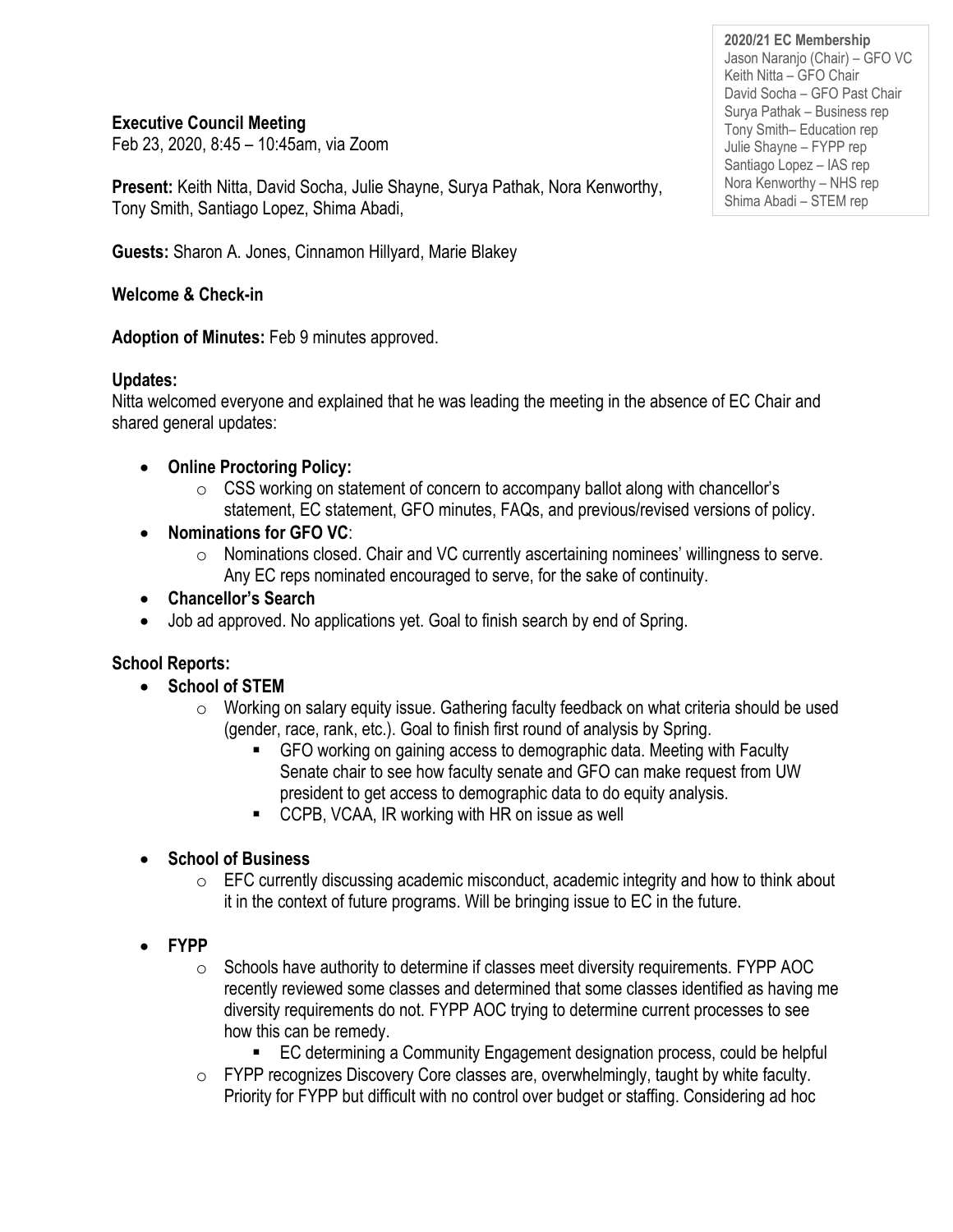diversity committee.

- **School of IAS**
	- o Dean search update; interviewed 3 candidates, gathering recommendations.
	- $\circ$  Teaching faculty searches underway campus visits and presentations have happened, candidates being evaluated, should conclude in few weeks
- **School of Education**
	- $\circ$  EFC working on updating promotion & tenure document to reflect diversity, equity, and inclusive research scholarship. On track for vote before June. Interesting to note that word "scholarship" not synonymous with "research".
- **School of NHS**
	- o Election for EFC currently happening, results in 1-2 weeks. Nora Kenworthy will be chair of EFC next year.
	- $\circ$  Planning master of science in community health and justice. Aligns with what students are looking for. Alternative to competitive programs at UW Seattle. Working on notice of intent, coming through in spring.
	- o Faculty Senate preparing to vote on revising sections of Faculty Code pertaining to grievances and disciplinary processes. AAUP believes further changes are necessary in order to properly address bias and racism.
- **Update from VCAA:**
	- $\circ$  Close to getting a regular annual report on teaching load for each faculty member across the AYs so that the info is transparent and can be used to ensure equity.

### **Presentation & Discussion: Campus Policy on Texting to Students**

Cinnamon Hillyard (Associate Vice Chancellor for Student Success)

Hillyard requested EC feedback on texting students (using a tool). When does it make sense to text students? When is a different method better? Want to avoid texts becoming like emails since students tend to ignore email. Hillyard shared some results from student survey on texting:

- Strong interest in receiving academic info via text (important dates, course has open seat, etc.)
- Interest in 2-way communication with advisors, financial aid, student services, not Profs as much
- Concerns; 1. getting too many or irrelevant message 2. Privacy

Hillyard opened discussion to group, asking for faculty perspective and what policy groups should be thinking about while drafting an ongoing policy (beyond pandemic) that will govern texting

### **Discussion:**

- $\circ$  Important not to blur lines between work and personal devices. Faculty should be expected to use personal devices for texting
	- Platforms available through IT (Navigate, Canvas) allow faculty to text students from work computer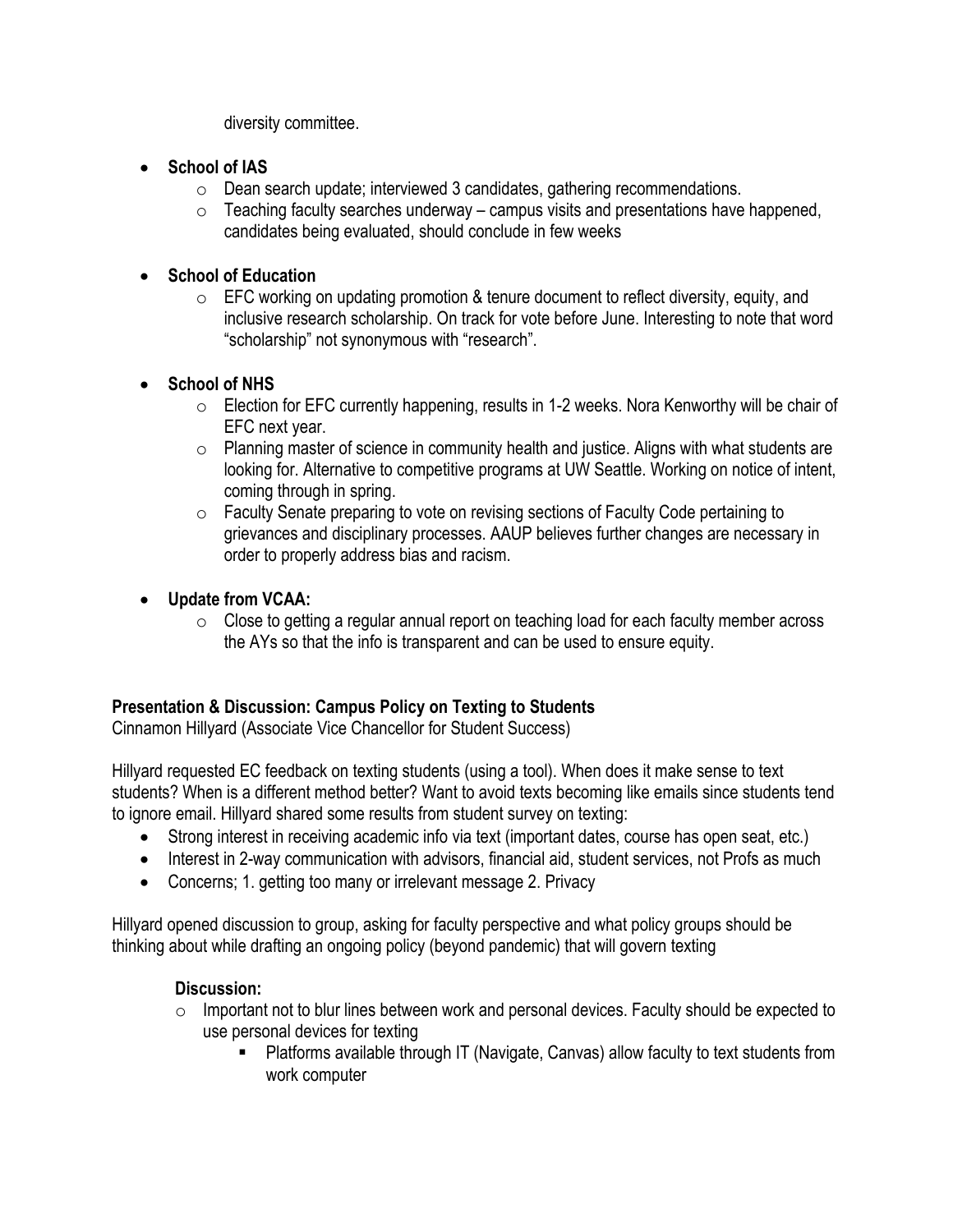- $\circ$  Concerned that students would think faculty are on call 24/7. Could got into personal space of faculty and staff.
	- Students would have to go through app, could set up times for texts (ex. 9am-5pm, M-F). Outside of those times could be automated response
- $\circ$  Not all students have smart phones
- o Data showing effectiveness or impact of texting students?
	- No research showing that texting students (for certain things, or at certain times) makes a different. Goals is to determine small reasonable ways to move into texting
- o Build assessment into policy, important to assess regularly
- o Possible to determine when students need contact the most and use texting at those times?
	- **EXED** Difficult investigation to attempt as there are so many characteristic and needs
- o Students most interested in hearing from advisors via text but that puts advisors in a position of never being off the clock.
	- Advisors could choose when texts can/would be received (ex. M-F, 9-5)
- $\circ$  Texting is very personal and has potential to lead to additional emotional labor for those whom students are reaching out to.

Hillyard thanked the group for their feedback.

### **Discussion & Planning for COVID P&T Policy**

Nitta reminded all that, in the previous EC meeting, it was agreed that UWB should draft a Covid-19 statement to be included in faculty's P&T dossiers and that STEMS Covid-19 statement is a good start for drafting the campus statement. Goal for today is to create a first draft that can be shared with faculties for feedback. Then take 2 weeks to vet statement, make additional changes and possibly vote on it in next EC meeting. Nitta opened discussion to group, asking for suggestions and feedback on how to revise STEM statement to make it a campus statement:

- Add "research" on 2<sup>nd</sup> page conducting research has been profoundly impacted by Covid perhaps more so than other aspects of our scholarship.
- Remove "Social crisis related to BLM", replace with "increased awareness of systemic racism"
- Remove "people of color", replace with "Faculty whose communities have been disproportionately impacted."
- Delete/revise paragraph unique to STEM that focuses on student and peer evaluations.
	- $\circ$  Schools reevaluating student and peer evaluation process in response to Covid -19 and handling it differently. Smith will provide language to reflect this.
- Need to be explicit as to what is being asked of faculty due to increased emotional needs of students during Covid-19. Shayne will provide language to chair.
- Suggest using "labor" instead of "work"
- Goal is to have statement drafted, socialized, vetted so it can be included in faculty dossiers (along with the optional personal Covid-19 statement) for external reviewers.
	- o Possible to make it optional for faculty to share personal statements w/ external reviewers?
	- $\circ$  Can in-school committees be granted responsibility/power to say "this person's productivity was impacted "this much", instead of personal statement having to go external?
	- o Doesn't UWB impact statement take away need for personal statement?
		- Could be used to set stage for personal statement